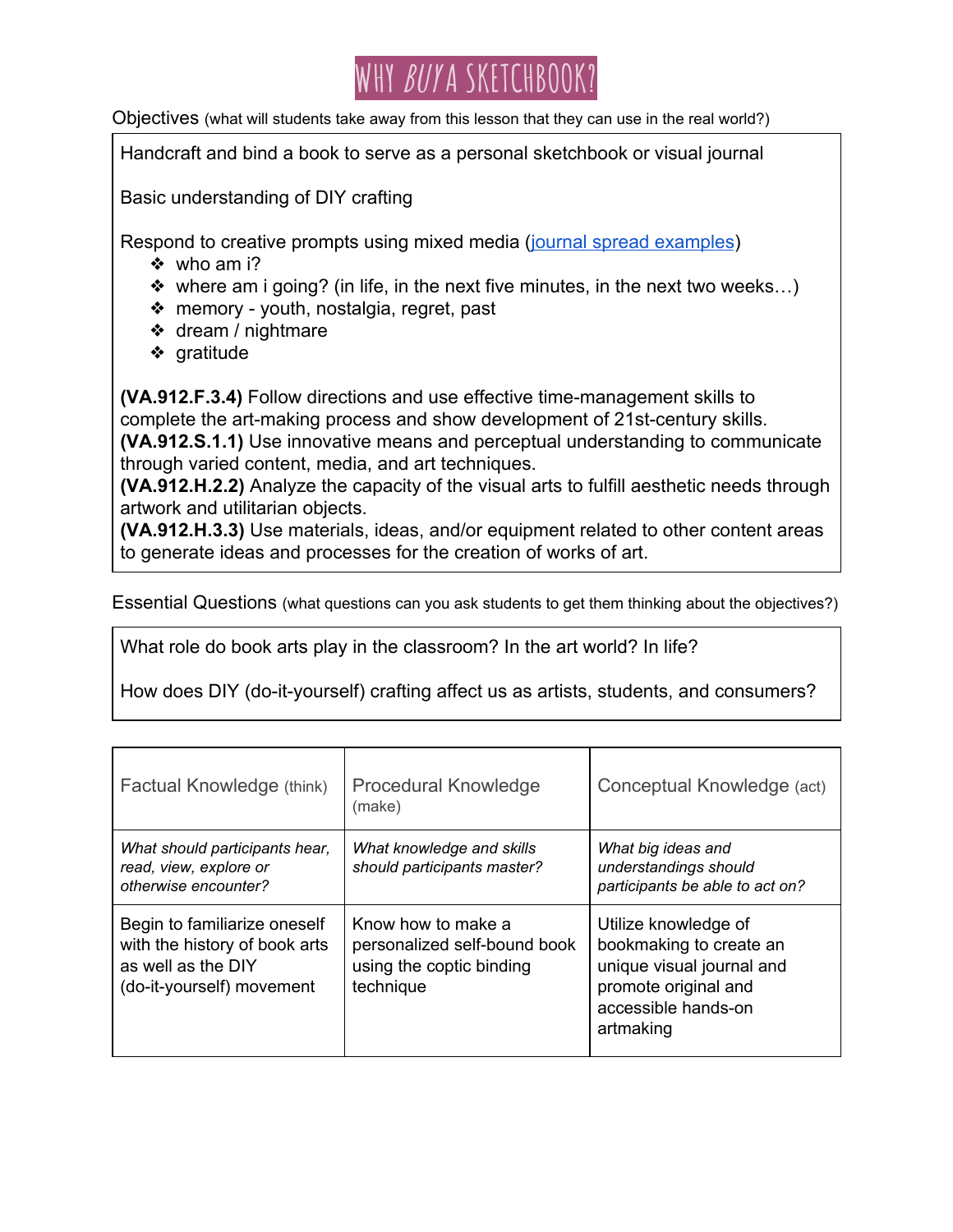Performance tasks (what will students do and how will I know if students have achieved my desired results from Stage 1?)

| Factual (think)                                                                                           | Procedural (make)                                                                                                           | Conceptual (act)                                                                                                                                          |
|-----------------------------------------------------------------------------------------------------------|-----------------------------------------------------------------------------------------------------------------------------|-----------------------------------------------------------------------------------------------------------------------------------------------------------|
| Comprehend the brief history<br>of book arts, coptic binding,<br>and the DIY (do-it-yourself)<br>movement | Assemble a book of at least<br>ten pages to serve as a visual<br>journal using the three-stitch<br>coptic binding technique | Create a personalized visual<br>journal in order to practice<br>ownership of ones artmaking<br>and reduce the need to<br>consume mass-produced<br>objects |

Evidence of learning (what will I accept as evidence of student understanding and proficiency? DATA)

- Assemblage of a three-stitch journal with no less than 10 pages and a personalized jacket for their hardcover
- Two-page (spread) responses to visual journal prompts which utilize at least two different kinds of media (marker, pen, paint, watercolor, collage, etc.)
	- Students should photograph each entry for recordkeeping
- Artist statement (can be a response to one or both of the essential questions)

*STOP...what are some possible problems for the diverse learners I will encounter?*

Fine motor skills required for folding, cutting, trimming, glueing, threading Care and focus must be applied to complete the project in a timely manner

**What enabling knowledge (facts, concepts, principles) and skills (processes, procedures, strategies) will students need in order to perform effectively and achieve desired results?**

Brief history of book arts and bookbinding, as well as the D.I.Y. movement Beginning conceptual understand of anti-consumerism and self-sufficiency How to measure, cut and fold paper, create perforations with an awl, coptic stitching Respond to conceptual prompts using mixed media, text, and imagery

**What activities will equip students with the knowledge and skills? What will need to be taught and how should it be taught in light of performance goals?** Previous lesson on zinemaking

Step-by-step demonstrations of the processes

**What materials and resources are best suited to accomplish these goals?** Awls, "bone folder" (popsicle sticks), thread (floss), assorted paper, cardboard or heavy cardstock (for covers), sewing needles, scissors, glue, pencils, (optional: binder clips) [Handout](https://docs.google.com/document/d/18HIQD2qms8lDA8iu4D422OwpQWiHUqzCZxxzVCOMoCY/edit?usp=sharing) for students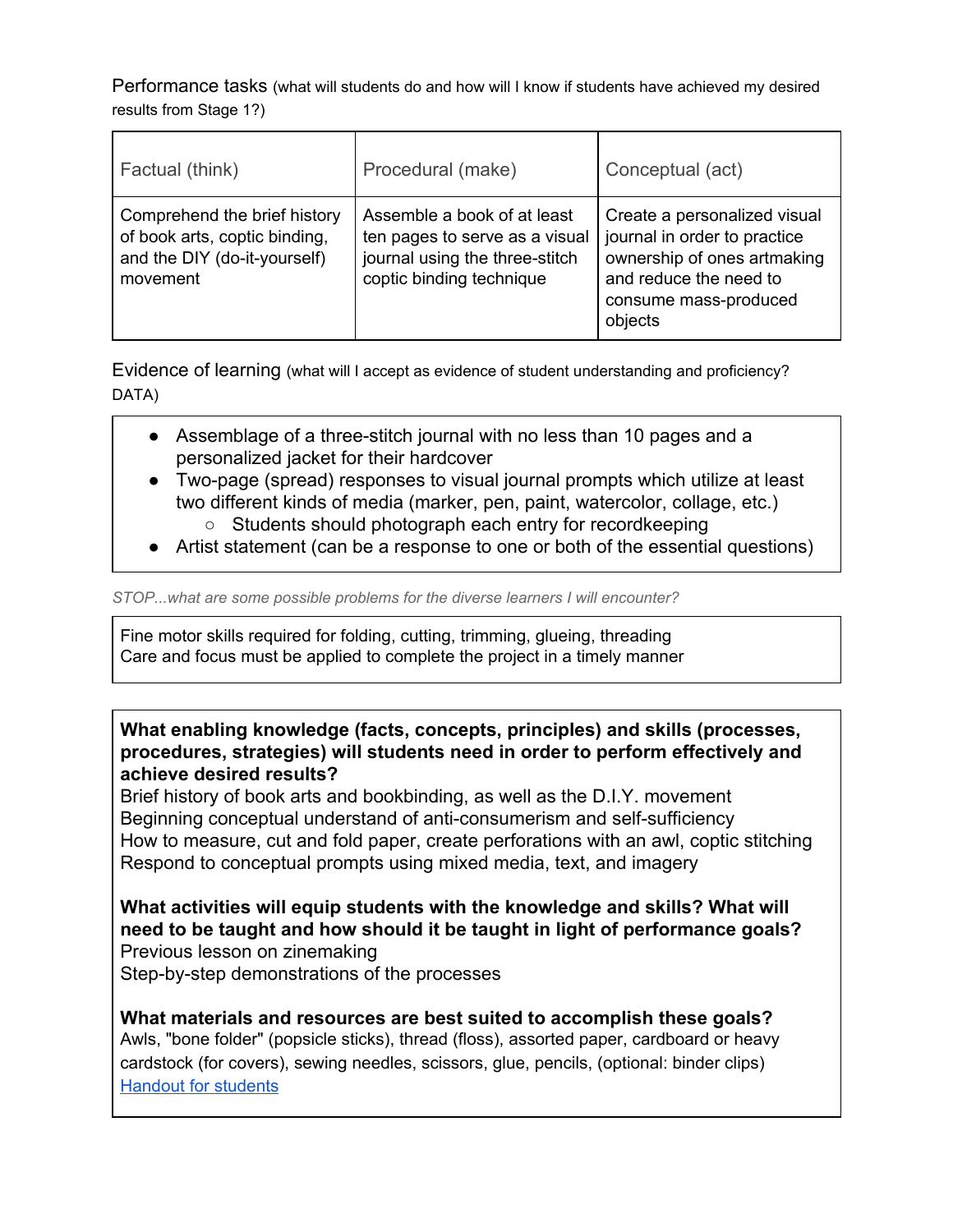## The Learning Plan (this can be a bulleted list)

## *Brief description of the learning plan (think of this as how you will scaffold students through the answers to the questions above) - include divisions for days/times as you see fit:*

- DAY ONE
	- Pass out [handout](https://drive.google.com/open?id=18HIQD2qms8lDA8iu4D422OwpQWiHUqzCZxxzVCOMoCY) on DIY bookmaking. Introduce students to project where they will be making and binding their own books to serve as visual journals for them in the classroom and beyond. DIY bookmaking is a useful skill to have because it allows us to reduce our consumption of mass-produced products and have better ownership of our art practice (self-publishing). DIY crafts are more cost-effective, accessible, and original than store-bought.
	- Begin by showing an in-progress personal example and the materials needed. Students will need to select a piece of cardboard to serve as a hardcover and determine the size of their journal and pages. Students will not be creating a cover for their journal until later in the project, so they don't need to worry about what the cardstock or board looks like. Once a hardcover is chosen students should locate paper to serve as the pages for their journal. These pages do not all need to be the same kind of paper, but should be generally the same size and at least half an inch smaller than their cardboard all the way around. Students should be mindful that the pages of their journal will be the size of the cardstock and papers folded in half. They should reserve one page to use to make a ruler/guide. Students should also be mindful of the spine of their journal, which may need to be accounted for depending on how many pages the journal will have. (15 mins)
	- Show students a sped-up version of the first half of [this video](https://www.youtube.com/watch?v=fZh27cE4Dko) to serve as an early demonstration of the bookbinding process.  $(5 \sim$  minutes)
	- Students should spend the remainder of class looking at their paper and cardstock options from what is available in the classroom, and collect their materials. The goal is that by the end of the class, students have their hardcovers and pages cut to size, margins drawn in pencil, and a guide for making the holes to bind it all together. (25 minutes)
	- At least five minutes before the bell, students should clean up their work area: return materials to where they belong, throw away or recycle scraps of paper, and put away their collected journal materials with their binder on their class shelf. (5 minutes)
- WORK DAY(S)
	- The instructor should briefly review the project before passing out awls and demonstrating how to create holes through their paper and hardcover using the guide they should have made last class. It will also be useful to have [this](https://www.youtube.com/watch?v=0x382EfzYGg) video on loop in the background as an additional reference for students.